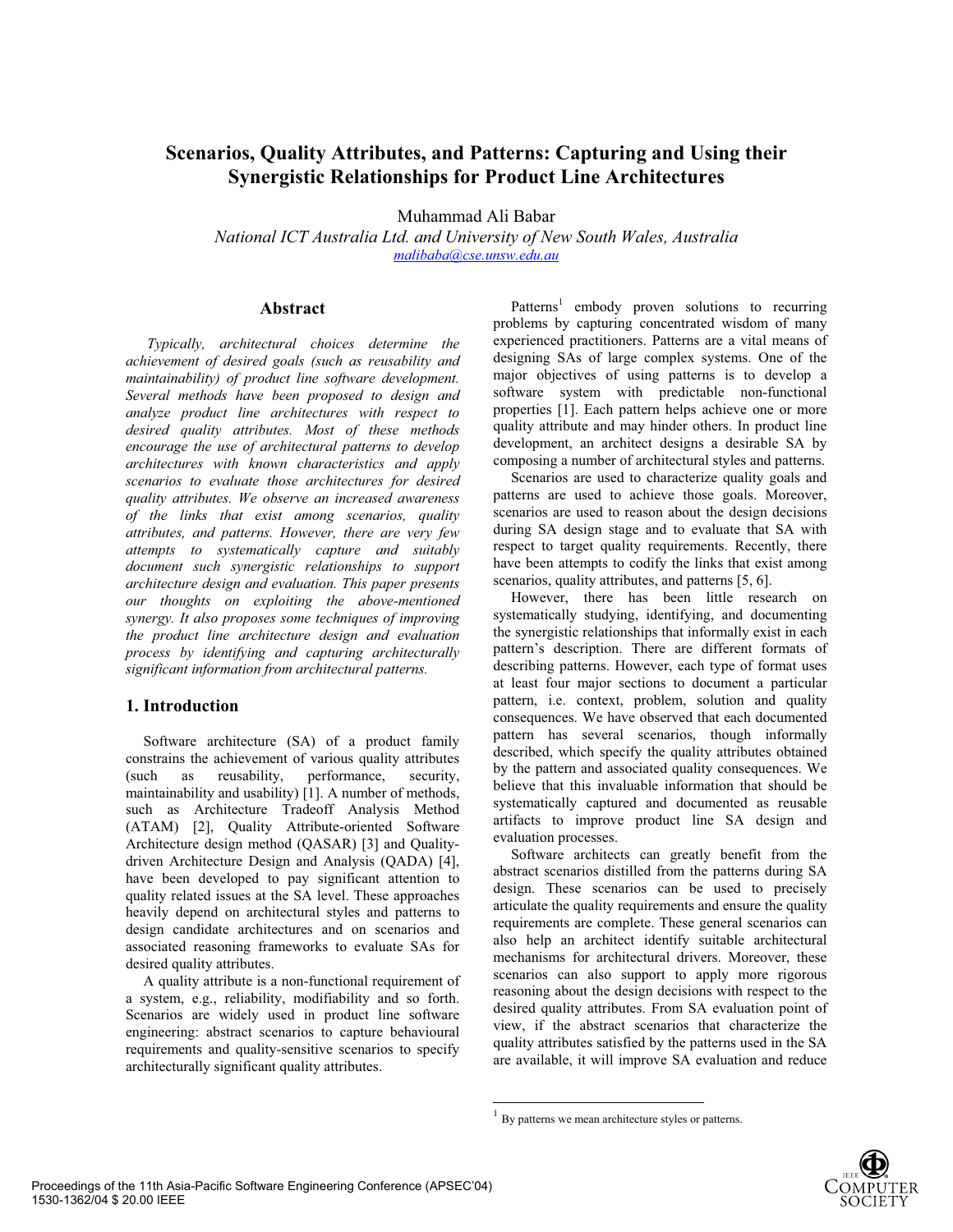the time and resources required to gather scenarios from scratch for each evaluation effort.

There is very little use of the architectural information, embedded in patterns, during SA design and evaluation processes. We see two reasons for this: 1) there is little guidance on how to extract the architectural information from patterns; 2) existing format of pattern documentation is not appropriate to explicitly codify the relationships of scenario, quality attributes, and patterns. In [7], we demonstrated how to mine patterns for architectural information. To address the second issue, we propose a framework of two templates to document the architectural information extracted from patterns in a manner that facilitates the use of this information during SA design and evaluation activities.

# **2. Background and Motivation**

Scenarios have been found quite effective and useful for precisely specifying quality attributes. Several approaches use scenarios to encourage disciplined thinking during SA design and evaluation activities [4, 8]. Scenarios are considered very flexible as they can be used for systematically reasoning about or evaluating most of the quality attributes. For example, we can use scenarios that represent failure to reason about the appropriate architectural mechanisms to satisfy availability and reliability requirements, scenarios that represent change requests can be used to examine modifiability, scenarios that represent threats can help select appropriate security tactics, or scenarios that represent ease of use can support to assess usability. Moreover, scenarios are normally very concrete, enabling the user to understand their detailed effect [9].

A quality attribute is a non-functional requirement of a software system, e.g., security, flexibility, changeability, portability and so forth. According to [10], software quality is the degree to which the software possesses a desired combination of attributes. Quality attributes of large software intensive systems are usually determined by the system's SA. It is widely recognized that SA of product family constraints the achievement of desired set of quality attributes (i.e. variability, flexibility etc.) [1]. Since SA plays a vital role in achieving system wide quality attributes, it is very important to appropriately focus on quality related issues during SA design and rigorously assess the capability of the designed SA with respect to the desired quality attributes as early as possible.

| <b>Pattern Name:</b> Name of the software pattern |                                                                        |                                                                            | <b>Pattern Type:</b> Architecture, design, or style |  |  |
|---------------------------------------------------|------------------------------------------------------------------------|----------------------------------------------------------------------------|-----------------------------------------------------|--|--|
| <b>Brief description</b>                          |                                                                        | A brief description of the pattern.                                        |                                                     |  |  |
| Context                                           |                                                                        | The situation for which the pattern is recommended.                        |                                                     |  |  |
| <b>Problem description</b>                        |                                                                        | What types of problem the pattern is supposed to address?                  |                                                     |  |  |
| <b>Suggested solution</b>                         |                                                                        | What is the solution suggested by the pattern to address the problem?      |                                                     |  |  |
| Forces                                            |                                                                        | Factors affecting the problem & solution. Justification for using pattern. |                                                     |  |  |
| <b>Available tactics</b>                          |                                                                        | What tactics are used by the pattern to implement the solution?            |                                                     |  |  |
| <b>Affected Attributes</b>                        |                                                                        | <b>Positively</b>                                                          | <b>Negatively</b>                                   |  |  |
|                                                   |                                                                        | Attributed supported                                                       | Attributed hindered                                 |  |  |
| <b>Supported</b>                                  | S <sub>1</sub>                                                         |                                                                            |                                                     |  |  |
| general                                           | S <sub>2</sub>                                                         |                                                                            |                                                     |  |  |
| scenarios                                         | $S_{n}$ .n                                                             |                                                                            |                                                     |  |  |
| Usage examples                                    | Some known examples of the usage of the pattern to solve the problems. |                                                                            |                                                     |  |  |

**Table 1. A template to document architecturally significant information found in a pattern** 

A pattern is known solution to a recurring problem in a particular context. Patterns provide a mechanism of documenting and reusing the design knowledge accumulated by experienced practitioners [11]. Software architecture for product family is usually composed of patterns. One of the main goals of using patterns is to design a SA with known quality attributes [12]. Each pattern either supports or inhibits one or more quality attributes. There are several formats of documenting patterns, however, most of the patterns' documentation includes at least four sections: context, problem, solution and quality consequences. Each pattern's description has large amount of architecturally significant information, e.g. scenarios, quality attributed supported or hindered, forces, tactics and so on. The scenarios, informally embedded in a pattern description, can be used to characterize the quality attributes achieved by the pattern.

This background discussion brings us to the point where we can clearly see the links among scenarios, quality attributes, and software patterns. Recently, there has been some effort to make these relationships explicit and codify this knowledge to support SA design and evaluation activities [5, 6]. However, these approaches do not attempt to systematically capture and document the synergistic relationships among scenarios, quality attributes, and patterns usually informally described within a pattern's documentation. We claim a disciplined approach to extract and document such relationships can help the software engineers to fully exploit these relationships in order to achieve desired combination of various quality attributes.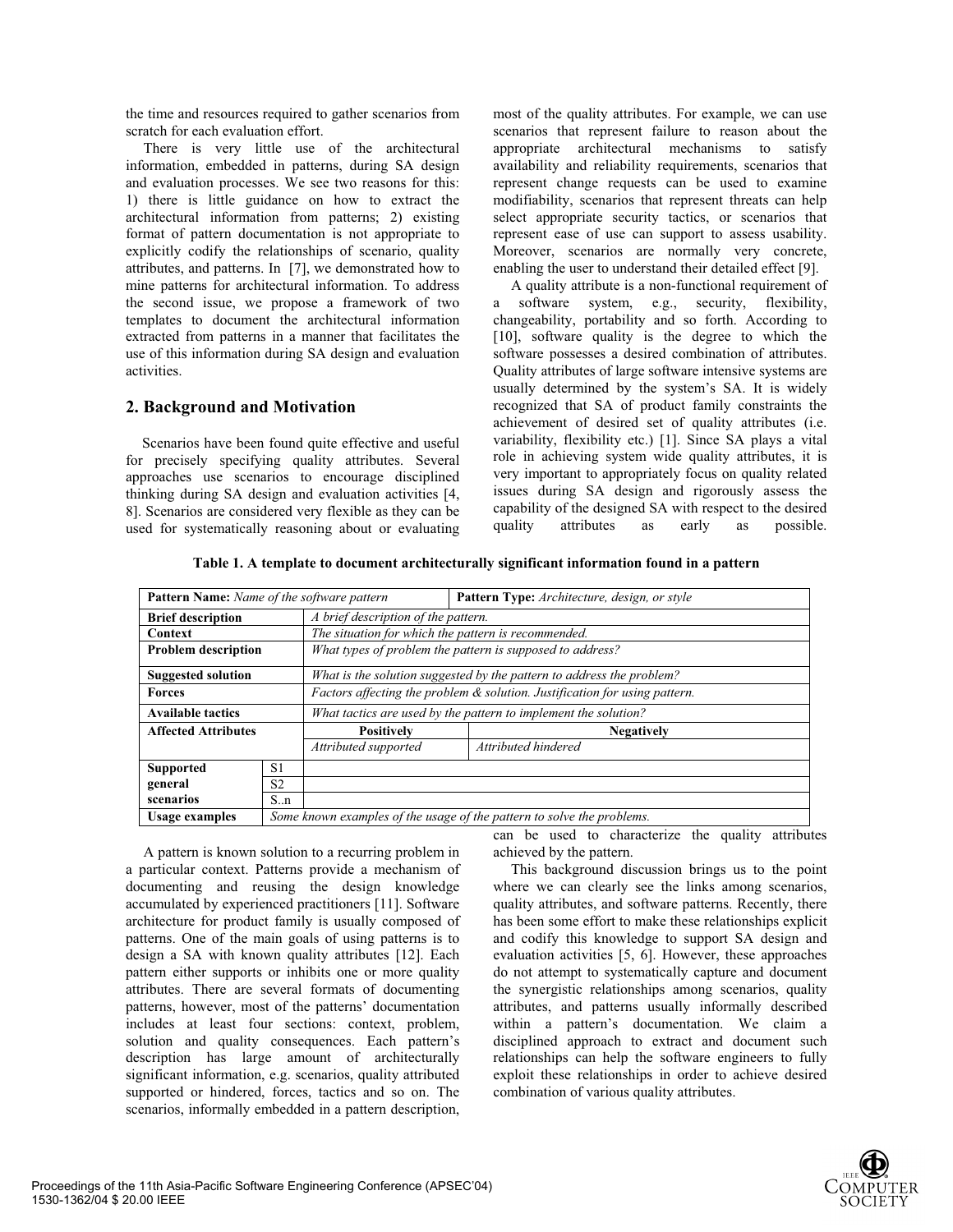# **3. A Proposal**

We have demonstrated that software patterns can be mined to extract architecturally important information [7]. However, the extracted information must also be documented in such a format, which makes it readily useable during SA design and evaluation activities.

We propose a framework of two templates to document architectural information (i.e. general scenarios, quality attributes, tactics, usage examples and so on) to support SA design and evaluation processes. We also provide a simple process of identifying and extracting the architectural information from patterns.

Table 1 presents the first template, which captures the information extracted from patterns. This template is more appropriate during product line architecture design stage where abstract scenarios are used to characterize required quality attributes and suitable patterns are chosen. Table 2 presents the second template, which is aimed at documenting the architectural information found in patterns for SA evaluation, which needs concrete scenarios. Scenario-based approaches mainly gather scenarios from stakeholders. We argue that many of the concrete scenarios can be gathered by concretizing the abstract scenarios extracted from patterns. We believe that concrete scenarios and other architectural information documented using template 2 can greatly improve the SA assessment process as architect can confidently tell the stakeholders that scenarios extracted from the patterns have already been considered because of using that particular pattern in that architecture.

| Table 2: A template to document architectural information for SA evaluation process |  |
|-------------------------------------------------------------------------------------|--|
|-------------------------------------------------------------------------------------|--|

| <b>Project Name:</b> Which project needs this scenario? |                                                                                                |                                                                                   | <b>Date:</b> When was proposed?                      |  |
|---------------------------------------------------------|------------------------------------------------------------------------------------------------|-----------------------------------------------------------------------------------|------------------------------------------------------|--|
| <b>Project domain:</b> Domain of the project            |                                                                                                |                                                                                   | Scenarios No: Serial number assigned to the scenario |  |
| <b>Business</b>                                         | Which business goals does this scenario achieve?                                               |                                                                                   |                                                      |  |
| goals                                                   |                                                                                                |                                                                                   |                                                      |  |
| <b>Stakeholders</b>                                     | Which class of the stakeholders did suggest this scenario?                                     |                                                                                   |                                                      |  |
| <b>Attributes</b>                                       | Which quality attributes are required by this scenario?                                        |                                                                                   |                                                      |  |
| <b>Description</b>                                      | A brief description of the scenario.                                                           |                                                                                   |                                                      |  |
|                                                         | <b>Stimulus</b>                                                                                | A condition that needs to be considered when it arrives at a system.              |                                                      |  |
|                                                         | Context                                                                                        | A system's condition when a stimulus occurs, e.g. overloaded, running etc.        |                                                      |  |
| Concrete                                                | Response                                                                                       | A measurable action that needs to be undertaken after the arrival of the stimulus |                                                      |  |
| scenario                                                | Complexity                                                                                     | How complex is this scenario to realize? (affect on macro or micro architecture)  |                                                      |  |
|                                                         | <b>Priority</b>                                                                                | How much important is this scenario?                                              |                                                      |  |
| Pattern/Style                                           | Name of the architectural pattern or style that can support this scenario.                     |                                                                                   |                                                      |  |
| <b>Design tactics</b>                                   | What are the design tactics used by the pattern/style to support the scenarios?                |                                                                                   |                                                      |  |
| Design                                                  | What are reasons to use the patterns/tactics? How does the pattern provide the desired quality |                                                                                   |                                                      |  |
| rational                                                | attributes?                                                                                    |                                                                                   |                                                      |  |

We claim that these templates make the relationships among scenarios, quality attributes, and patterns explicit. Moreover, the proposed templates also capture one of the most important parts of a pattern description, forces. The forces of a pattern describe the factors whose clash causes the problem that the pattern attempts to solve by resolving the clashes among those factors. This part also captures tradeoff and considerations of designers. The forces of a pattern are usually described implicitly in most of the pattern documentation styles. Recently, software engineering community has started paying appropriate attention to the forces of a pattern in an attempt to fully understand the problem and solution described in a pattern [6, 13].

## **4. An Example**

In this section, we demonstrate how to use the proposed templates to document the information extracted from a pattern. We also describe a simple process that we usually follow to identify and extract relevant information. We have stated earlier that usually a pattern's documentation consists of four sections: context, problem, solution, and quality consequences.



Figure 1. where to find relevant information

Figure 1 presents a diagrammatic guide to spotting architecturally significant information from a pattern description. We have found that scenarios are mostly found in problem and solution sections, while forces can

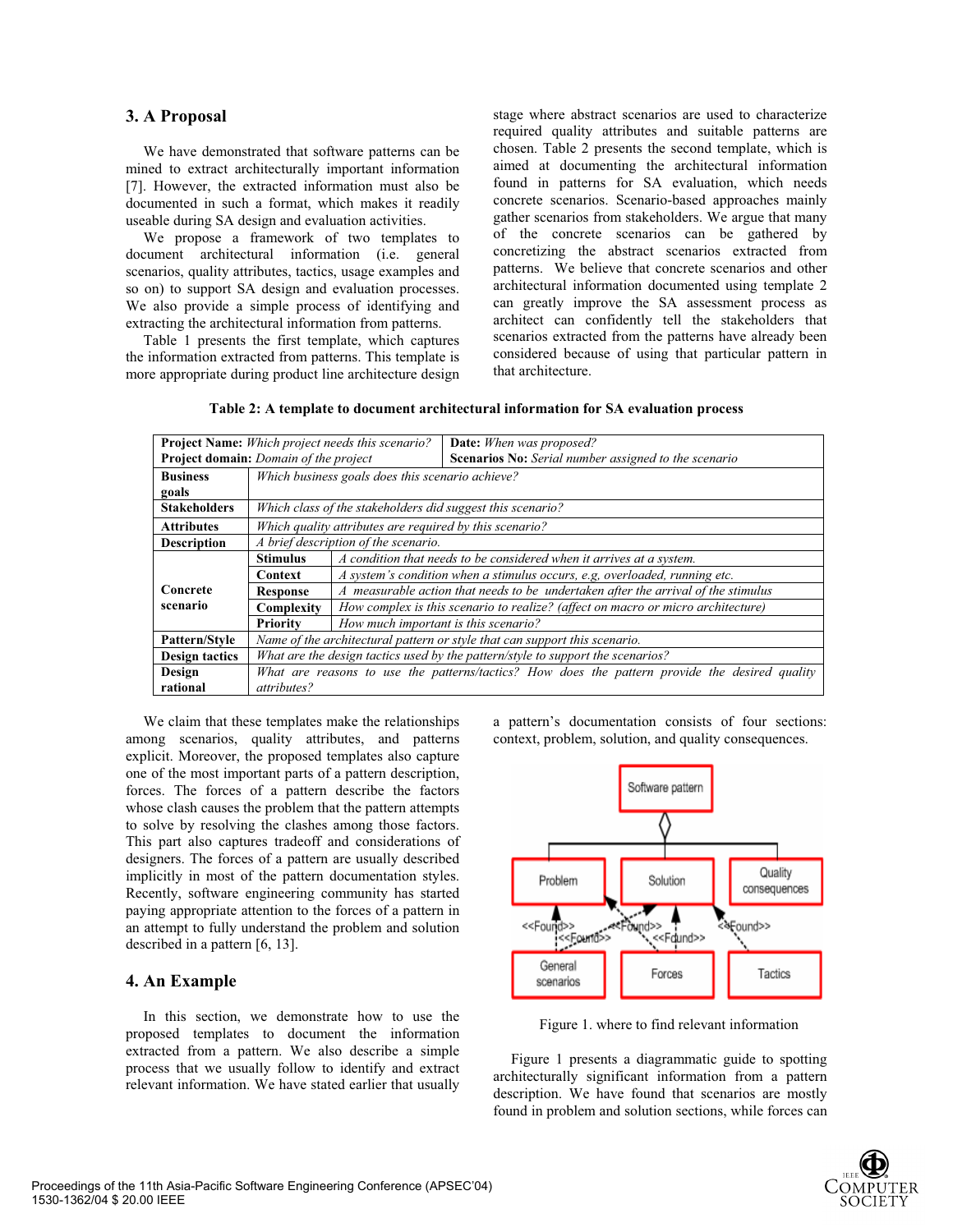also be found in these sections. However, there are some patterns description styles that use separate sections for forces. The quality attributes affected (positively or negatively) by the patterns are described in the quality consequence section.

We have followed following simple steps to identify and extract architectural information:

- Select software pattern
- Understand pattern documentation format
- x Explore different parts for information
- Capture each type of information separately
- Structure & document information in a readily useable templates

To demonstrate the process of extracting general scenarios and other pieces of information, we have selected "Reflection" pattern [14], which is an architectural pattern. This pattern provides a means of dynamically changing structure and behaviour of software without affecting the key design abstractions in response to evolving technology and requirements. This pattern splits an application into two parts. A meta level provides information about the selected properties of the system and makes the software self-aware. A base level part includes the application logic [14].

We have used Table 1 of our proposed framework of documenting architectural information. Table 3 shows the extracted information from the Reflection pattern.

| <b>Pattern Name: Reflection</b> |                                                                                                    |                                                                                  | Pattern Type: Architectural Pattern                                                       |  |
|---------------------------------|----------------------------------------------------------------------------------------------------|----------------------------------------------------------------------------------|-------------------------------------------------------------------------------------------|--|
| <b>Brief description</b>        | This pattern supports dynamic changes in the structure and the behaviour of software systems.      |                                                                                  |                                                                                           |  |
| Context                         | Building systems that support changeability.                                                       |                                                                                  |                                                                                           |  |
| <b>Problem description</b>      | Changing technology and requirements needs an architecture that is open to modification.           |                                                                                  |                                                                                           |  |
| <b>Suggested solution</b>       | Make selected aspects of a software's structure and behaviour accessible for adaptation.           |                                                                                  |                                                                                           |  |
| <b>Forces</b>                   | Systems can be easily modified in response to changing technology and requirements. Selected       |                                                                                  |                                                                                           |  |
|                                 | aspects of the software can be adaptable and changeable. Split the architecture into two parts.    |                                                                                  |                                                                                           |  |
| <b>Available tactics</b>        | Split the architecture into mea level and base level and allow changes using metaobject protocols. |                                                                                  |                                                                                           |  |
| <b>Affected</b>                 | <b>Positively</b>                                                                                  |                                                                                  | <b>Negatively</b>                                                                         |  |
| <b>Attributes</b>               | Adaptability, Changeability                                                                        |                                                                                  | Performance, efficiency, language independence                                            |  |
| <b>Supported</b>                | S <sub>1</sub>                                                                                     |                                                                                  | A new feature request shall be accommodated without affecting the key design abstraction. |  |
| <b>Abstract scenarios</b>       | S <sub>2</sub>                                                                                     | A change in the environment necessitates changes in the function call mechanism. |                                                                                           |  |
| <b>Examples of usage</b>        | OLE 2.0, Car-dealer system NEDIS, MIP                                                              |                                                                                  |                                                                                           |  |

Table 3. An example of architectural information extracted from a pattern

## **5. Discussion and Future Work**

This paper presents our idea to improve the product line software architecture design and evaluation process by exploiting the synergistic relationships of scenarios, quality attributes, and patterns. We have demonstrated that patterns' documentations incorporate significant amount of architectural information that should be systematically extracted [7]. However, the extracted information can only be useful if it is documented in a manner that makes it readily useable during the architecture design and assessment activities by making the relationships of scenarios, quality attributes, and patterns explicit. We have proposed a framework of two templates that can effectively capture the extracted information and promote it efficient use. We have shown an example of using one of the proposed patterns and described a simple process that can be followed to extract and document the architectural information.

The main goal of our research is to improve the process of SA design and evaluation by providing architectural information in a format that can support design decisions with an informed knowledge of the consequences of those decisions. More specifically, we intend to minimize the time, resources and skill level required to effectively and efficiently design and analyze a SA for product family. We believe that developing a systematic approach to identify, efficiently extracting, and explicitly documenting the relationships of scenarios, quality attributes, and patterns is one of the most important steps towards that goal. We plan to use experimentation to assess our claim of improving SA design and evaluation process by distilling SA sensitive information from patterns and usefulness of the proposed framework to document the information.

## **6. References**

[1] Bass, L., et al., "Software Architecture in Practice", 2 ed. 2003: Addison-Wesley.

[2] Clements, P., et al., "Evaluating Software Architectures:

Methods and Case Studies". 2002: Addison-Wesley.

[3] Bosch, J., "Design & Use of Software Architectures: Adopting and evolving a product-line approach". 2000: Addison-Wesley.

[4] Matinlassi, M., et al., "Quality-driven architecture design and quality analysis method: A revolutionary initiation approach to a product line architecture*,*" Tech. Report VTT

Technical Research Centre of Finland, Espoo, 2002 [5] Bass, L. and B.E. John, "Linking usability to software

architecture patterns through general scenarios," *Journal of Systems and Software*, 2003. **66**(3): p. 187-197.

[6] Gross, D. and E. Yu, "From Non-Functional Requirements to Design through Patterns," *Proc. of the 6th Int'l Workshop on Requirements Engineering Foundation for Software Quality*. 2000. Sweden.

[7] Zhu, L., et al., "Mining Patterns to Support Software Architecture Evaluation," *Proc. of the 4th Working IEEE/IFIP Conference on Software Architecture*. 2004.